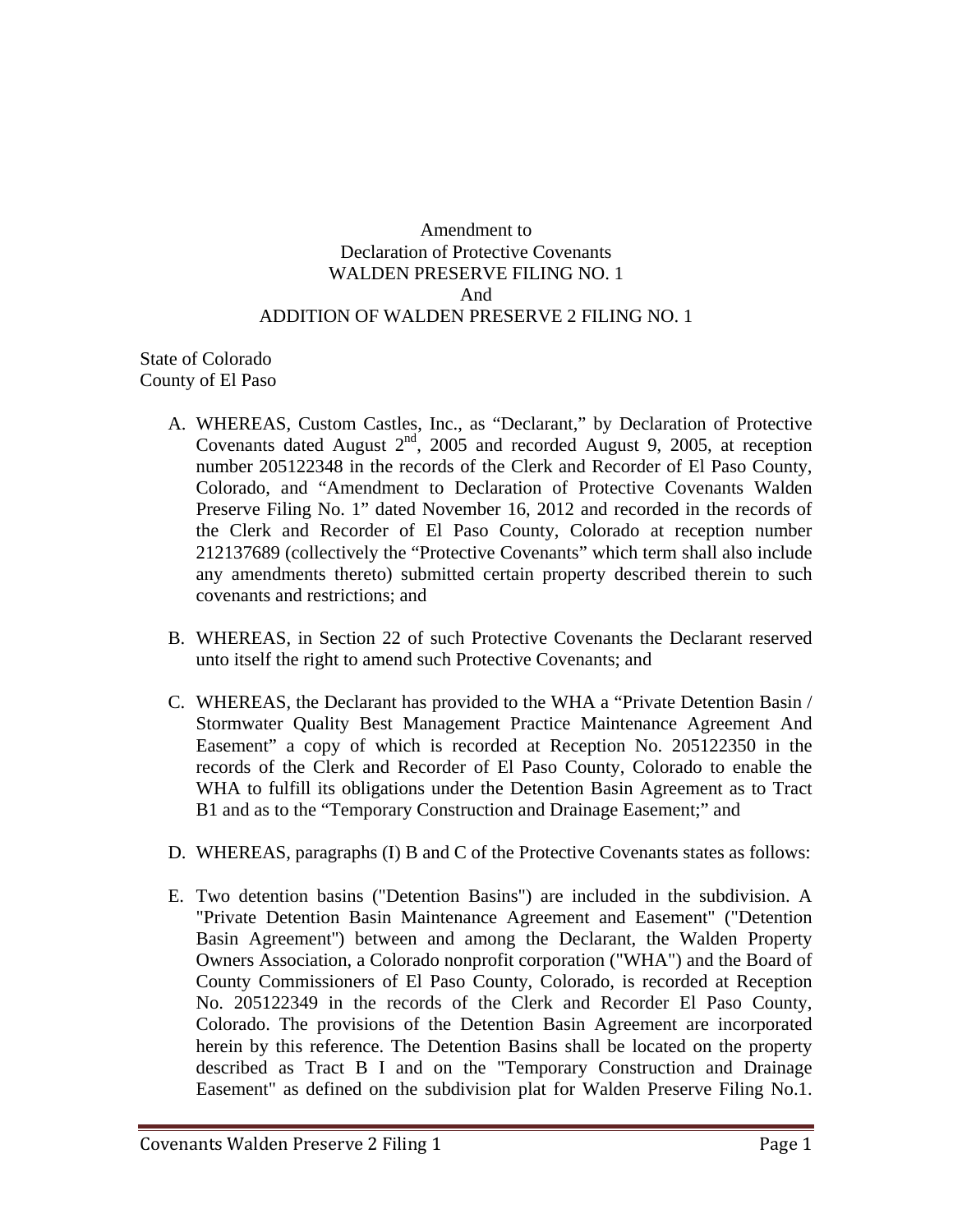The Declarant has provided to the WHA a Detention Basin Maintenance Easement Grant, a copy of which is recorded at Reception No. 205122350 in the records of the Clerk and Recorder of El Paso County, Colorado, to enable the WHA to fulfill its obligations under the Detention Basin Agreement as to Tract B I and as to the "Temporary Construction and Drainage Easement."

- F. C. One specific purpose of these Covenants and the Walden Property Owners Association ("WHA") shall be to operate, maintain and enforce, to the extent applicable, all the requirements of the plan for augmentation decreed in Consolidated Cases Nos. 02 CW 187 and 02 CW 117 by the Water Court dated July 22, 2004 (the "Augmentation Plan"), which is recorded at Reception No. 205122353 in the records of the Clerk and Recorder of EI Paso County, Colorado, The responsibility to operate, maintain and enforce the Augmentation Plan cannot be abrogated by the WHA; and
- G. WHEREAS, Paragraph A of the Protective Covenants states that such Protective Covenants shall apply to any additions to Walden as stated in covenants later recorded in the real estate records of El Paso County, Colorado; and
- H. WHEREAS, Paragraph A of the Protective Covenants also states that the Declarant specifically reserves the right to add the property described on Exhibit C thereto; and
- I. WHEREAS, the property described as Walden Preserve 2 Filing No. 1, El Paso County, Colorado, is a portion of the property described in Exhibit C to the Protective Covenants; and
- J. WHEREAS, Paragraph 26 of the Protective Covenants permits Declarant, its successors or assigns to assign any and all of its rights, powers, obligations and privileges under the Protective Covenants to any other corporation, association, committee or person, by instrument specifically assigning its interest as Declarant under the Protective Covenants; and
- K. WHEREAS, Custom Castles, Inc. as Declarant under the Protective Covenants assigned all of its rights, powers, obligations and privileges as Declarant under the Protective Covenants to Matthew W. Dunston and whereas Matthew W. Dunston has assigned all of his rights, powers, obligations and privileges as Declarant under the Protective Covenants to Walden Holdings I LLC, a Colorado limited liability company, and Walden Holdings I LLC has assigned its rights, powers, obligations and privileges as Declarant under the Protective Covenants to Custom Castles Building Company, Inc., a Colorado corporation, therefore Custom Castles, Inc., Matthew W. Dunston and Walden Holdings I LLC execute this instrument as evidence of such assignment, thereby making Custom Castles Building Company, Inc. the Declarant under the Protective Covenants; and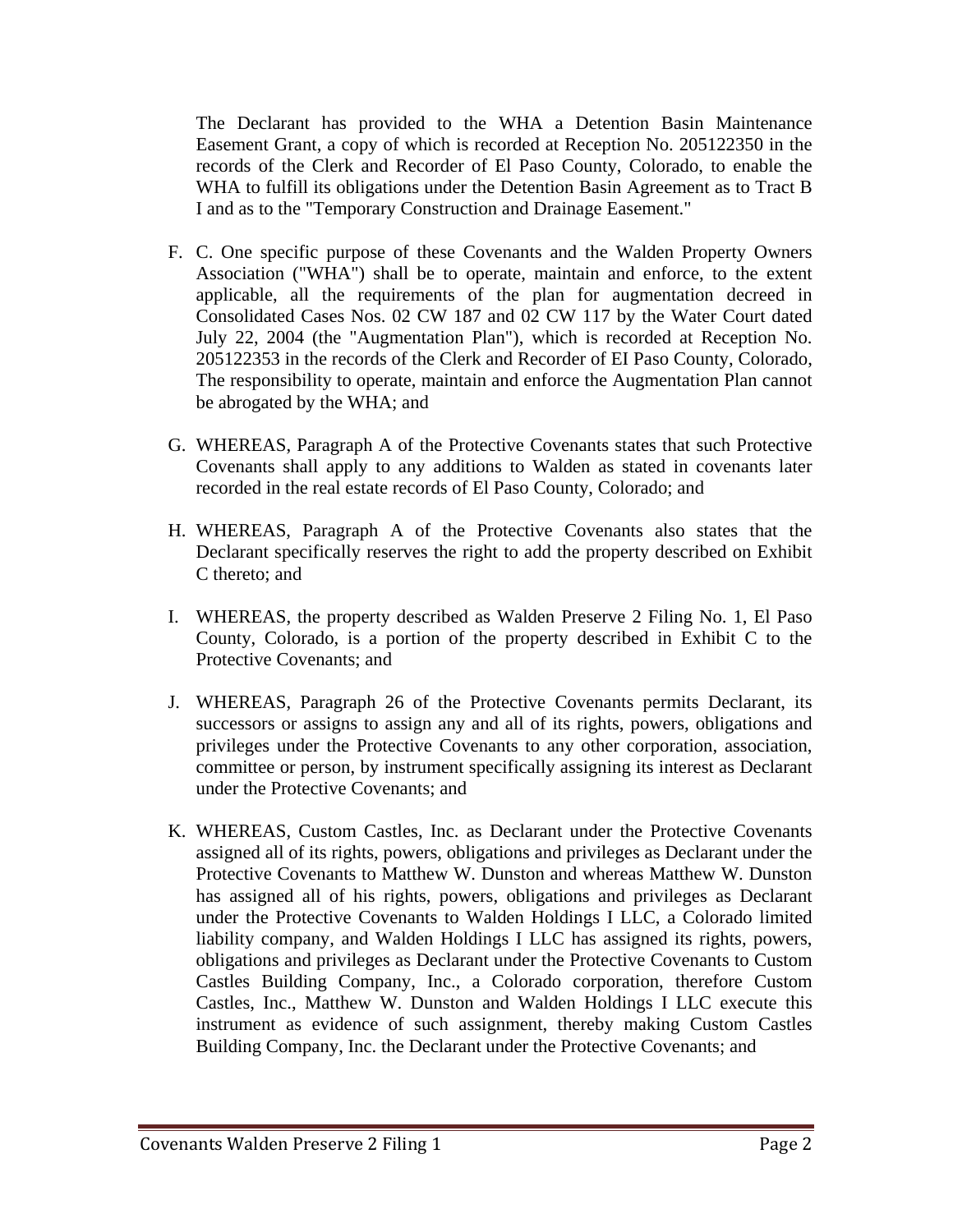- L. WHEREAS, Custom Castles Building Company, Inc. desires to submit the property described as Walden Preserve 2 Filing No. 1, El Paso County. Colorado to the Protective Covenants; and
- M. WHEREAS, Custom Castles Building Company, Inc. is the owner of the land described as Walden Preserve 2 Filing No.1, El Paso County, Colorado;

NOW THEREFORE, in consideration of the acceptance hereof by the several purchasers and grantees (his, her, their or its heirs, executors, administrators, personal representatives, successors and assigns, and all persons or concerns claiming by, through or under such grantees) of deeds to Lots, said Declarant hereby declares to and agrees with each and every person who shall be or shall become Owner of any of said Lots, in addition to the ordinances of the County of EI Paso, Colorado, that they shall be and are hereby bound by the Protective Covenants and that the property described as Walden Preserve 2 Filing No.1, El Paso County, Colorado shall be held and enjoyed subject to and with the benefit and advantage of the Protective Covenants as if fully set forth herein. Such Protective Covenants are hereby modified as set forth below, which modifications shall only apply to the property in Exhibit A and to all land added to such Covenants hereafter.

# **Paragraph 2 as applied to Walden Preserve 2 Filing No.1, El Paso County, Colorado and any such additional land shall be changed to read as follows:**

 2. BUILDING TYPE AND USE/ARCHITECTURAL CONTROL COMMITTEE: All Lots shall be known and described as residential lots and shall be used only for custom built residential homes and country estates. No structure shall be erected, altered, converted, placed or permitted to remain on any Lot other than one single-family dwelling not to exceed two and one-half (2 1/2) stories in height, and a private garage, in keeping with the architecture of the principal residence, and subject to approval by the Architectural Control Committee, (the "ACC"), and the appropriate governmental building department. No structure may be erected prior to construction of the main dwelling. WALDEN is intended only for custom-built homes of harmonious design to complement the natural terrain and other homes constructed in the subdivision. No mobile homes, pre-manufactured homes with the appearance of mobile homes or "doublewides", or domes shall be approved. No more than one dwelling unit shall be constructed or maintained on any Lot. The construction of separate guest quarters may be allowed on a Lot on a case-by-case basis if approved by the ACC and the appropriate zoning authority, subject to any conditions in such approvals. No structure shall be used for commercial purposes except for home occupations permitted by El Paso County. No Lot shall be used for a human services home, human service residence, human services facilities and human services shelter, health care support facility, hospice, or youth home, generally as such facilities and uses are defined in the zoning code of the City of Colorado Springs or El Paso County. In-home child care shall be permitted provided the operation is licensed under regulations of the State of Colorado and has no more than 8 children at any one time who are not residents of the Lot. Temporary buildings for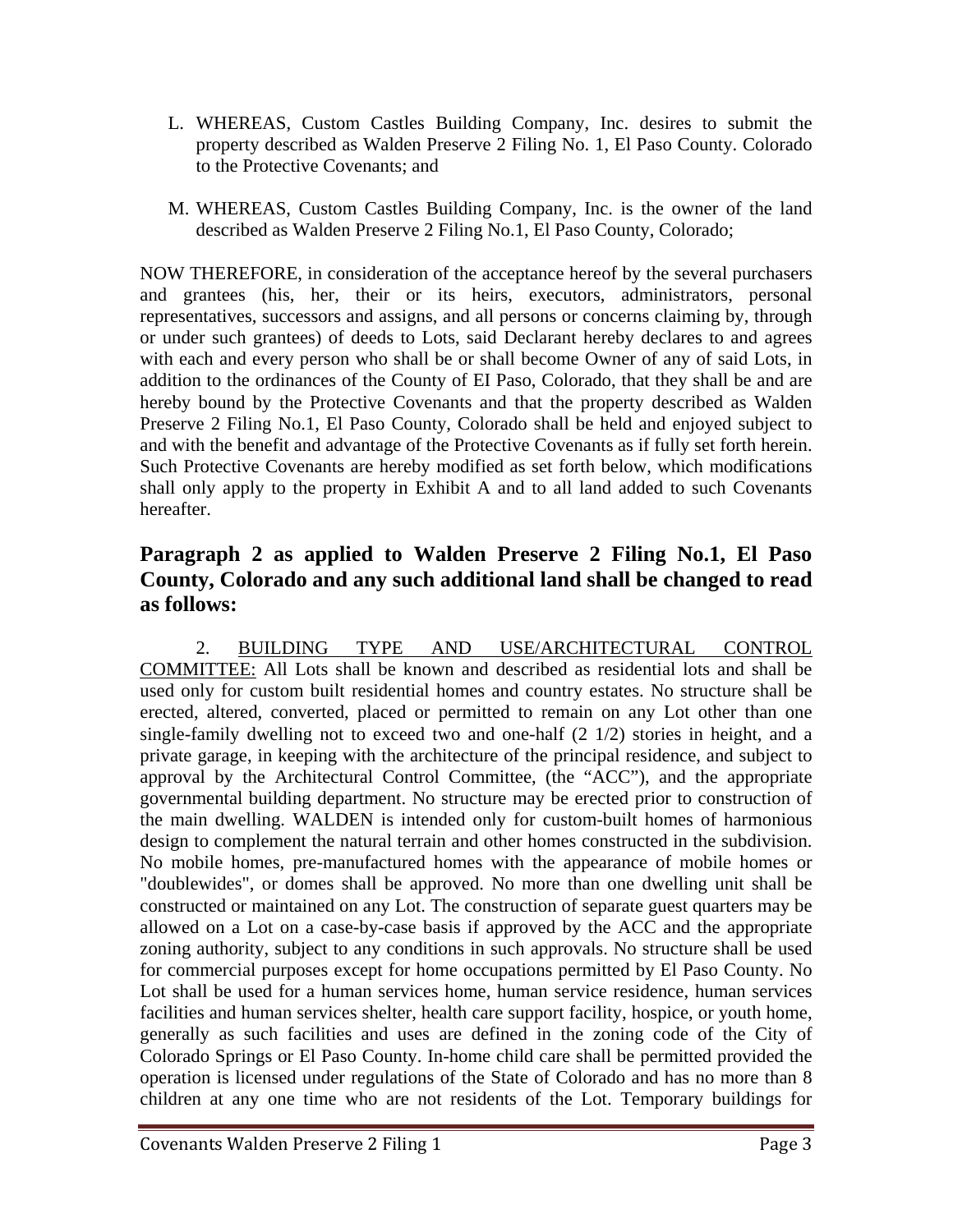construction or administration purposes or for sales offices may be erected or maintained only by Declarant or with the written permission of the ACC. Model homes may be used and exhibited only by Declarant or with the permission of the ACC.

# **Paragraph 3 as applied to Walden Preserve 2 Filing No.1, El Paso County, Colorado and any such additional land shall be changed to read as follows:**

 3. DWELLING SIZE: The total floor area of the main structure, exclusive of open porches and garages, shall be not less than two thousand five hundred (2,500) square feet with credit given for finished square footage in the following amounts: Main level: 100%; Upper level, 75%; Lower level: 50%. Garages are required for all houses. As most families have more than two vehicles, three-car or larger garages are strongly recommended. Oversized garages are recommended as economical and practical storage space for extra equipment and vehicles.

### **Paragraph 8. B. (2) as applied to Walden Preserve 2 Filing No.1, El Paso County, Colorado and any such additional land is revised to read as follows:**

 (2) Liability of ACC: Neither Declarant, the ACC, nor any member of the ACC nor any persons acting therefor shall be liable in damages to any person submitting requests for approval or to any Lot Owner by reason of any action, failure to act, approval, disapproval or failure to approve or disapprove with regard to such requests, or with regard to any other actions taken by the ACC under authorization of the provisions hereof, except to the extent such person acted with malice. Members of the ACC acting as such shall use reasonable personal judgment to perform their duties, but shall not be liable in damages even if they are negligent in such performance. Members of the ACC shall not be responsible or liable to any person with respect to any loss, liability, claim or expense which may arise by reason of such approval of the construction of improvements, nor shall members of the ACC nor the Declarant, nor any of its members, partners, employees, agents or consultants be responsible in any way for any defects in any plans or specifications submitted, revised or approved by the ACC, nor for any structural or other defects in any work done according to such plans and specifications. Approval by the ACC shall not imply approval by any other authority, including specifically El Paso County or the Regional Building Authority. Neither the ACC nor any member of ACC shall be liable to the POA, any Owner nor any other person for any damage, loss or prejudice suffered or claimed on account of: 1. Approving or disapproving any plans, specifications and other materials, whether or not defective; 2. Constructing or performing any work, whether or not pursuant to approved plans and specifications; 3. The development or manner of development of any land within or adjacent to Walden; 4. Executing or recording an approval or disapproval, whether or not the facts stated therein are correct; 5. Performing any other function authorized by the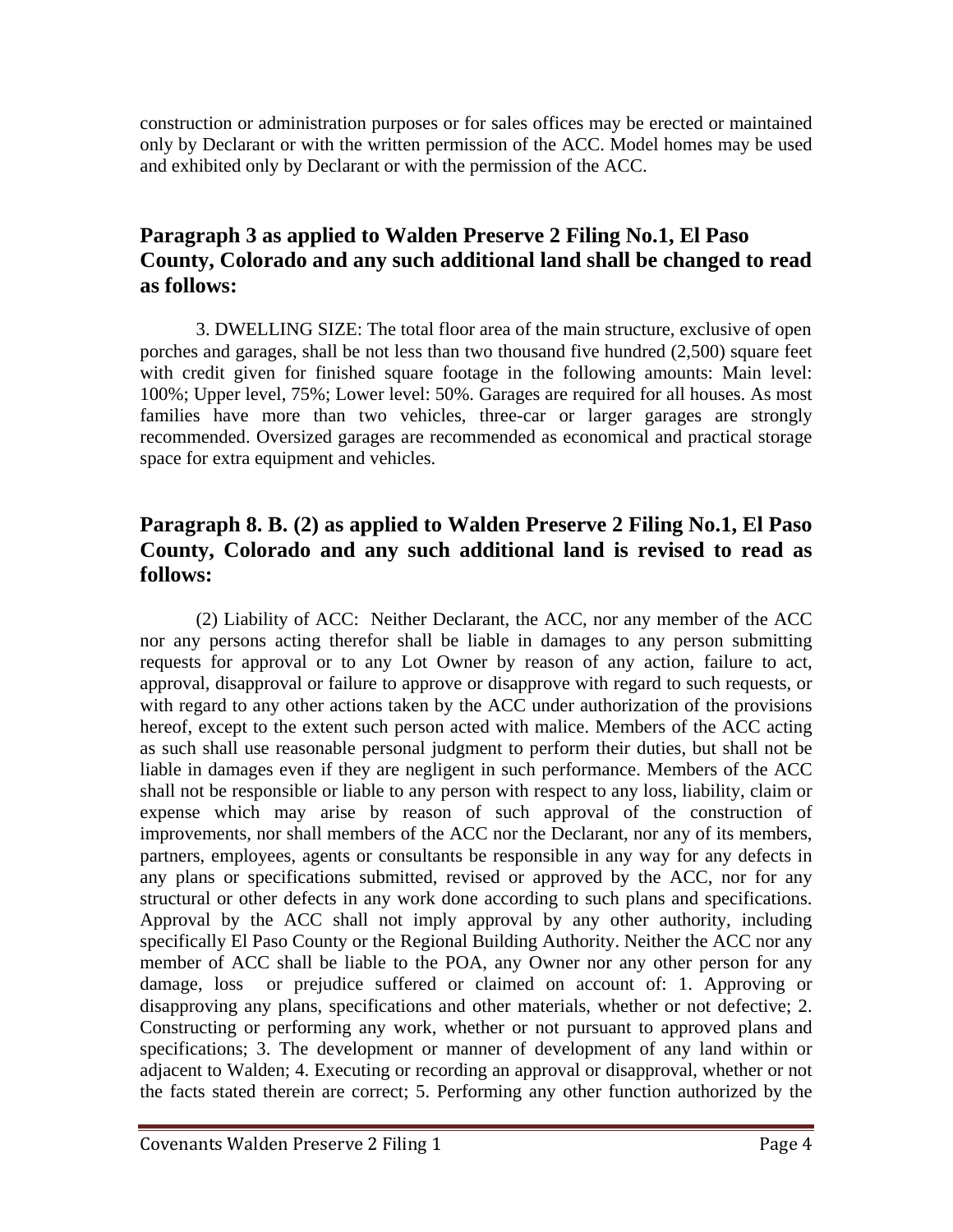Declaration or the Design Guidelines; and 6. Enforcing or failing to enforce any provision of the Design Guidelines or the Declaration. Members of the ACC appointed by the Declarant shall be entitled to exercise their judgment on the basis of the best interests of the Declarant, and shall owe no fiduciary duty to other Lot Owners or the WHA. Members of the ACC not appointed by Declarant shall owe a fiduciary duty to act in the best interests of the WHA and Lot Owners.

### **Paragraph 10 as applied to Walden Preserve 2 Filing No.1, El Paso County, Colorado and any such additional land is revised to read as follows:**

 10. EASEMENTS: Easements for installation and maintenance of utilities, roadways, drainage facilities and such other purposes incident to development or the property are reserved on, over and under a strip of land ten (10) feet wide along either side of all side and rear Lot lines, and twenty (20) feet along all front Lot lines and along the subdivision boundaries, and as otherwise shown on the recorded plat. If purchaser buys contiguous Lots, easements and setbacks sha1l apply unless the purchaser formally vacates the common Lot line and such easements through the appropriate government agencies. Lot Owners are responsible for providing access to utility company and other government agencies who have reason to use said easements, and if damage is done to fences, shrubbery or plantings in said easements, Lot Owners have no recourse against those agencies, Declarant, WHA, ACC or their agents because of the legitimate nonnegligent use of the easement by such utilities for disturbing landscaping or structures within the easements. No building or similar structure may be placed within the easements unless the easement has been vacated by the agencies involved and the vacation approved by the ACC. It is recommended that the easements be kept open and unfenced. In addition to such defined front, side and rear easements, each Lot shall be subject to an easement for cross-lot drainage from uphill lots, such drainage to be either the natural flow or the flows resulting from site plans and landscaping approved by the ACC. In approving such site plans and landscaping the ACC shall take into consideration the effect of such cross-lot drainage and the decision of the ACC in respect of such crosslot drainage shall bind both uphill and downhill Lot Owners. Walden Preserve is designed to permit open space tracts and trails immediately adjacent to Lots. Lot Owners acknowledge and accept that pursuant to zoning such open space tracts, trails and easements close to or immediately adjacent to Lots may be used by strangers and equestrians.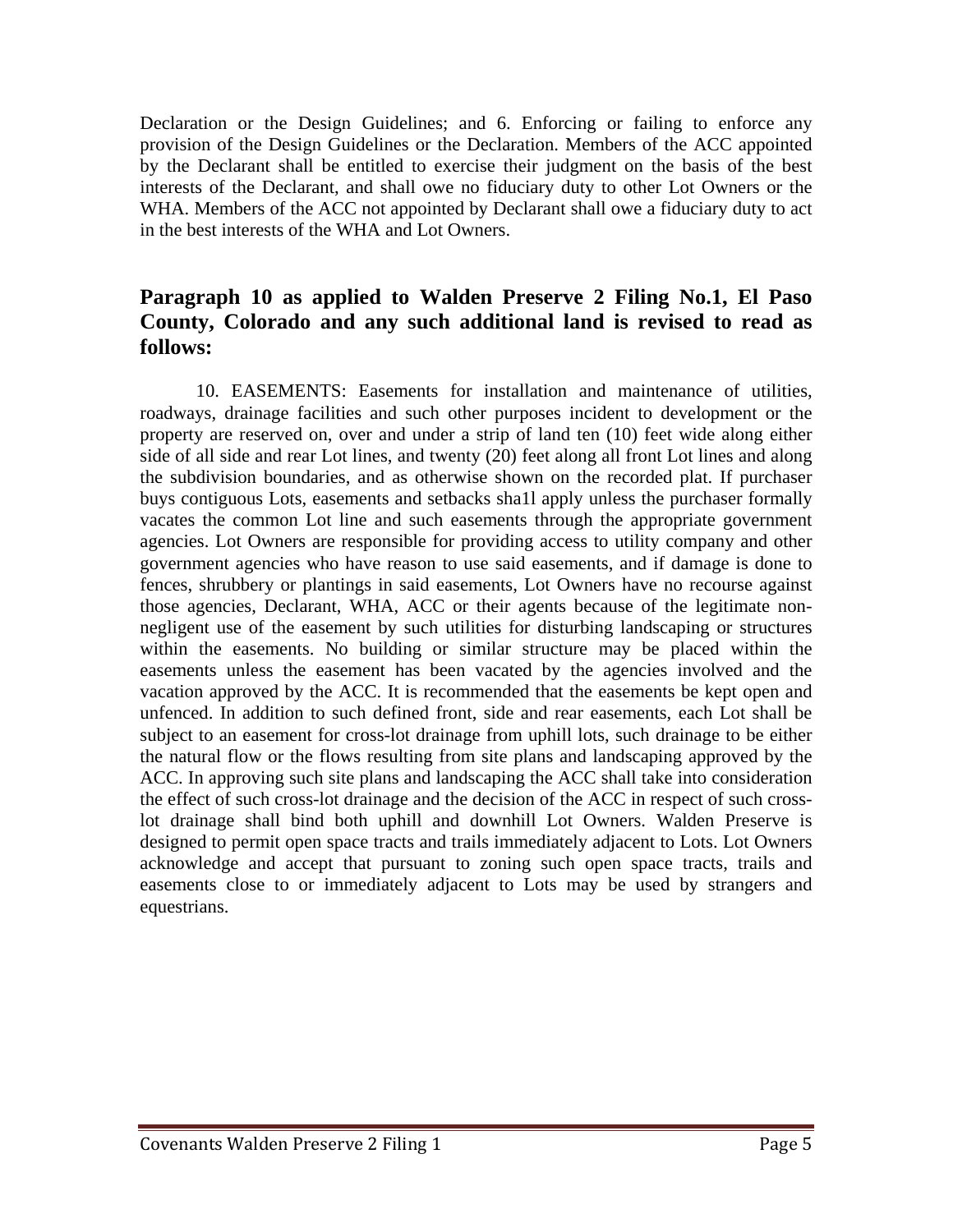## **Paragraph 12 as applied to Walden Preserve 2 Filing No.1, El Paso County, Colorado and any such additional land is revised to read as follows:**

 12. REDIVISION: Further subdivision of Lots in Walden is not permitted except by Declarant; however, the intent of this covenant is not to preclude minor Lot line adjustments or plat revisions approved by the ACC in writing.

## **Paragraph 18 as applied to Walden Preserve 2 Filing No.1, El Paso County, Colorado and any such additional land is revised to read as follows:**

 18. VEHICLE PARKING AND EQUIPMENT: The intent of this paragraph is to prevent clutter and enhance natural appearance. Residents are encouraged to keep vehicles parked in garages or other ACC approved structures. Trailers and recreation vehicles, to include four wheelers, travel trailers, horse trailers, campers, boats and motorhomes and various equipment may be kept if they are screened from public view with proper garaging or fencing approved by the ACC. Garage doors shall generally be kept closed. Recreational vehicles being used by visitors may be parked outdoors for 10 days without special permission of the Board. Two vehicles driven on a regular basis may be parked in the driveway close to the house or in an approved parking area. Vehicles that the Board determines to be particularly unsightly may be required to be parked in ACC approved structure.

### **Paragraph 19 A as applied to Walden Preserve 2 Filing No.1, El Paso County, Colorado and any such additional land shall be changed to read as follows:**

#### A. Water and Sewage:

Any residence constructed on a Lot smaller than 2.5 acres shall be connected with the public or community water and sewage disposal system serving the subdivision. Any residence shall be limited to two thousand (2000) square feet of lawn or garden or the combined use of both for the purpose of irrigation or sprinkling. Any residence constructed on Lots 2.5 acres or larger shall be connected to a community water and sewer disposal system serving the subdivision, or shall be connected to its own private well and engineered individual sewage disposal system approved by the El Paso County Department of Health and Environment.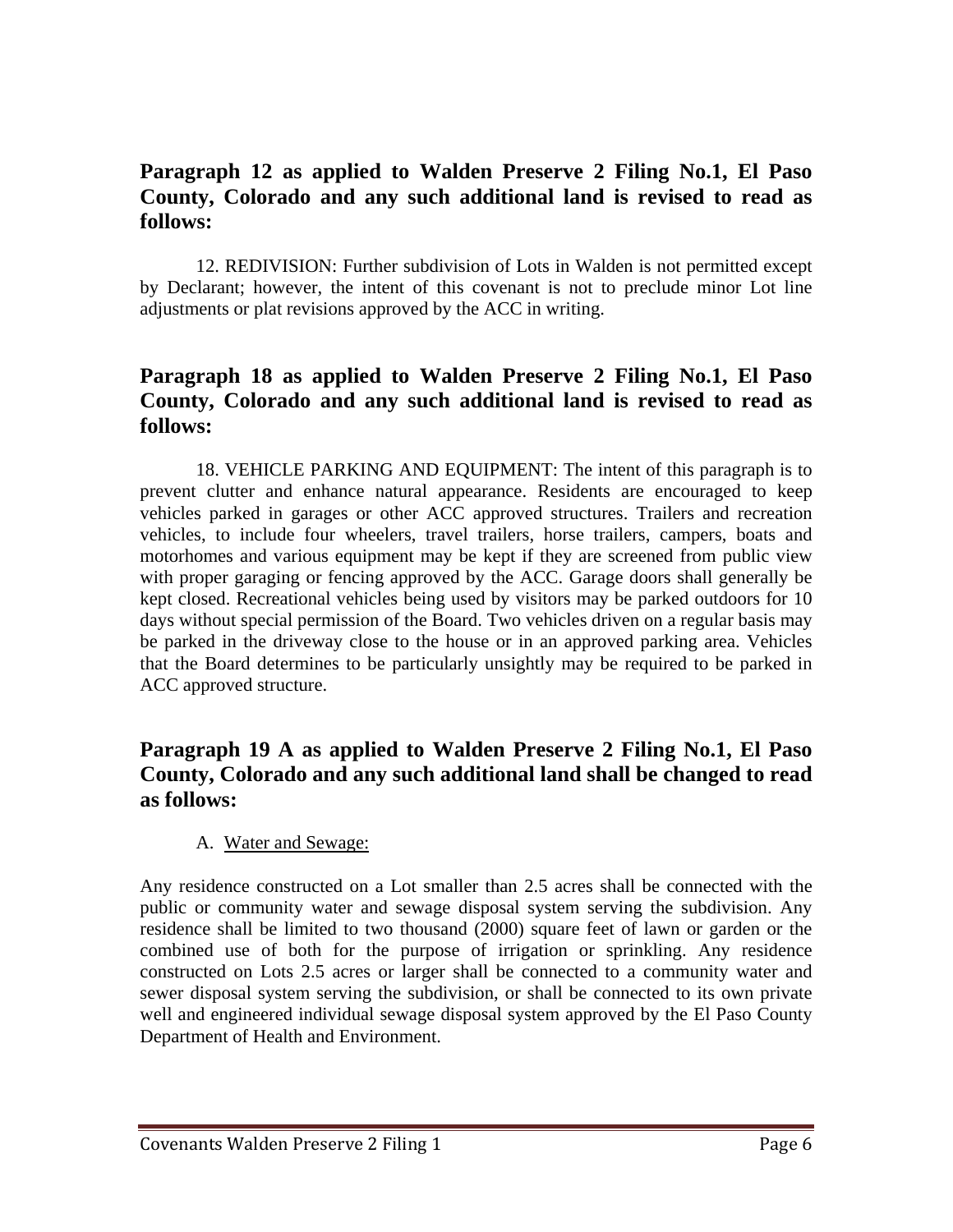# **Paragraph 24 B as applied to Walden Preserve 2 Filing No.1, El Paso County, Colorado and any such additional land shall be changed to read as follows:**

24. ENFORCEMENT: B. Enforcement Trust Fund:

The Declarant has turned over all funds in the Enforcement Trust Fund to the WHA and the Declarant shall have no further responsibility for such Fund. No further funds may be collected by the Declarant or the WHA for the Enforcement Trust Fund upon closing of sale of a Lot. The fund or portion thereof may be transferred into the WHA treasury for the purposes outlined in paragraphs 7 and 8. In like manner, the WHA may transfer WHA funds into the Enforcement Trust Fund if needed to enforce covenants. The WHA, ACC and/or any individual Lot Owner desiring to use the trust fund for the enforcement of these covenants, shall make written request of Declarant for the use of monies in said fund, and Declarant shall have sole authority to approve or deny and such request. Denial of such request shall not preclude an individual Lot Owner from bringing suit to enforce these covenants under the provisions of paragraph 24. A. above.

IN WITNESS WHEREOF, the Declarant has subscribed hereto.

Dated this day of 2015.

#### **Custom Castles Building Company, Inc.,**

A Colorado corporation

By: \_\_\_\_\_\_\_\_\_\_\_\_\_\_\_\_\_\_\_\_\_\_\_\_

Matthew W. Dunston, President

The following execute this Declaration as evidence of their assignment of Declarant rights as set forth above.

#### **Custom Castles, Inc.**

\_\_\_\_\_\_\_\_\_\_\_\_\_\_\_\_\_\_\_\_\_\_\_

A Colorado corporation

By: \_\_\_\_\_\_\_\_\_\_\_\_\_\_\_\_\_\_\_

Matthew W. Dunston, President

**Matthew W. Dunston**, individually